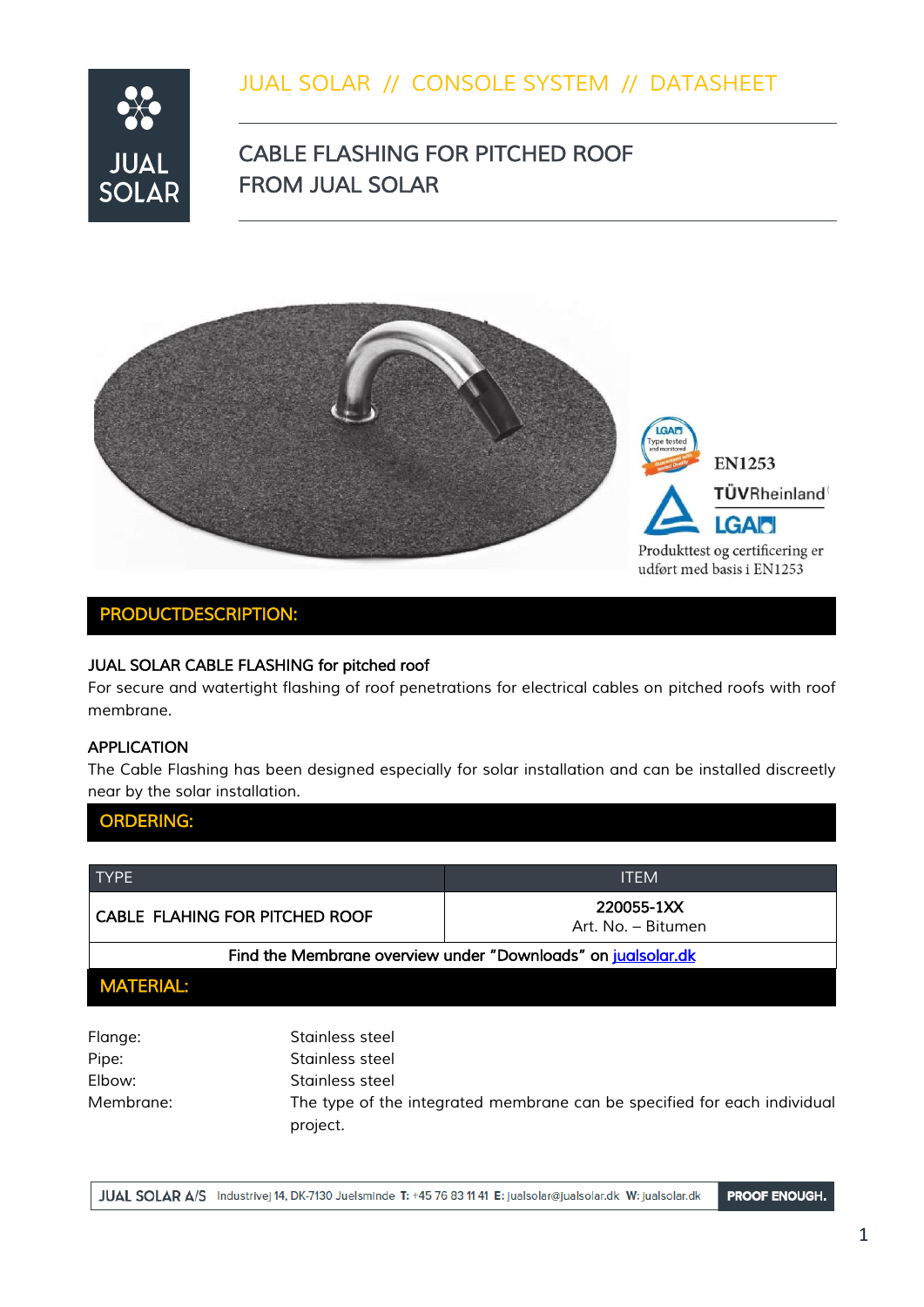

# *CABLE FLASHING FOR PITCHED ROOF FROM JUAL SOLAR*

#### *TEKNICAL DATA:*



#### *INSTALLATION:*

#### *GENERAL INSTALLATION GUIDELINES*

*In order to ensure industry compliance and compliance to specific requirements set by the roofer and the building owner it's important, throughout the planning phase, to identify which type and possibly which brand of roofing membrane the flashing shell is configured with.*

*The flashing is designed and integrated with a circular piece of membrane and the specific orientation of each flashing is therefor not important, however it's recommended that the free elbowend points towards the eaves of the roof.*

#### *SHRINKING OF HEAT SHRINKABLE SLEEVES*

*When the shrinking sleeve is headed up to about 125°C it starts to shrink and shape around the cable or object where the flashing is to be applied. The actual shrinking is carried out using either a torch or hot air tool. For the torch the flame must be adjusted to emit a flame with a blue body and a yellow tip. Flames with a sharp blue color should be avoided.*

*The sleeve is heated from the top using the heat source so that the heat is focused around the free end of the sleeve, which is to be shrunk around the object concerned. During the shrinking process the heat source must be kept in constant movement in order to avoid local overheating of the sleeve surface.*

*The shrinking is completed when melted glue material can be seen along the contact zone between the sleeve and the cable and when the free sleeve length is smoothly aligned up against the current cable.*

**PROOF ENOUGH.** JUAL SOLAR A/S Industrivej 14, DK-7130 Juelsminde T: +45 76 83 11 41 E: jualsolar@jualsolar.dk W: jualsolar.dk